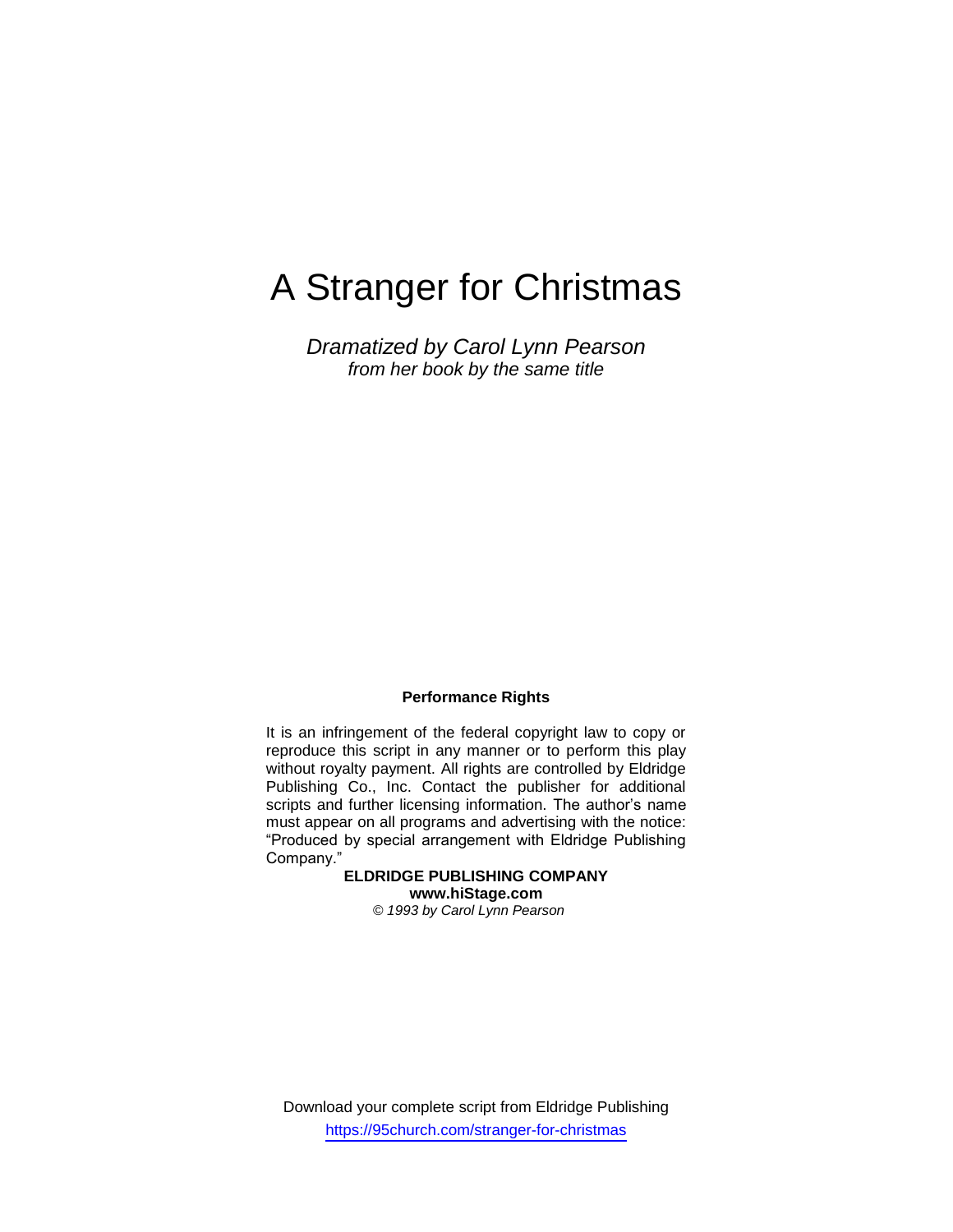## **STORY OF THE PLAY**

Florence and Myrna, residents of a rest home in Pasadena, make up a story to test Myrna's children. Florence has never had a real family Christmas. Myrna had years of storybook Christmases with her five children who live in Idaho, but now her health needs have brought her to a warmer climate. Florence fantasizes that a family would come along and take her in for Christmas, but of course no family would put themselves out that way. Yes, they would, says Myrna, her children would. She taught them to be caring in just that way. "Would not," says Florence. "Would too," says Myrna. "Then let's find out."

And thus is born Genevieve, a fictitious little old lady in a rest home near to Myrna's children in Idaho Falls. If one of them will agree to take in Genevieve, Florence"s dream will as good as come true. She will really believe in Christmas then. Myrna calls her children one by one -- and one by one they turn her down. Both women are desolate.

In a final surprise scene that brings laughter and tears, the dreams of all concerned come true in a real family Christmas. This story is based on the best-selling book of the same name.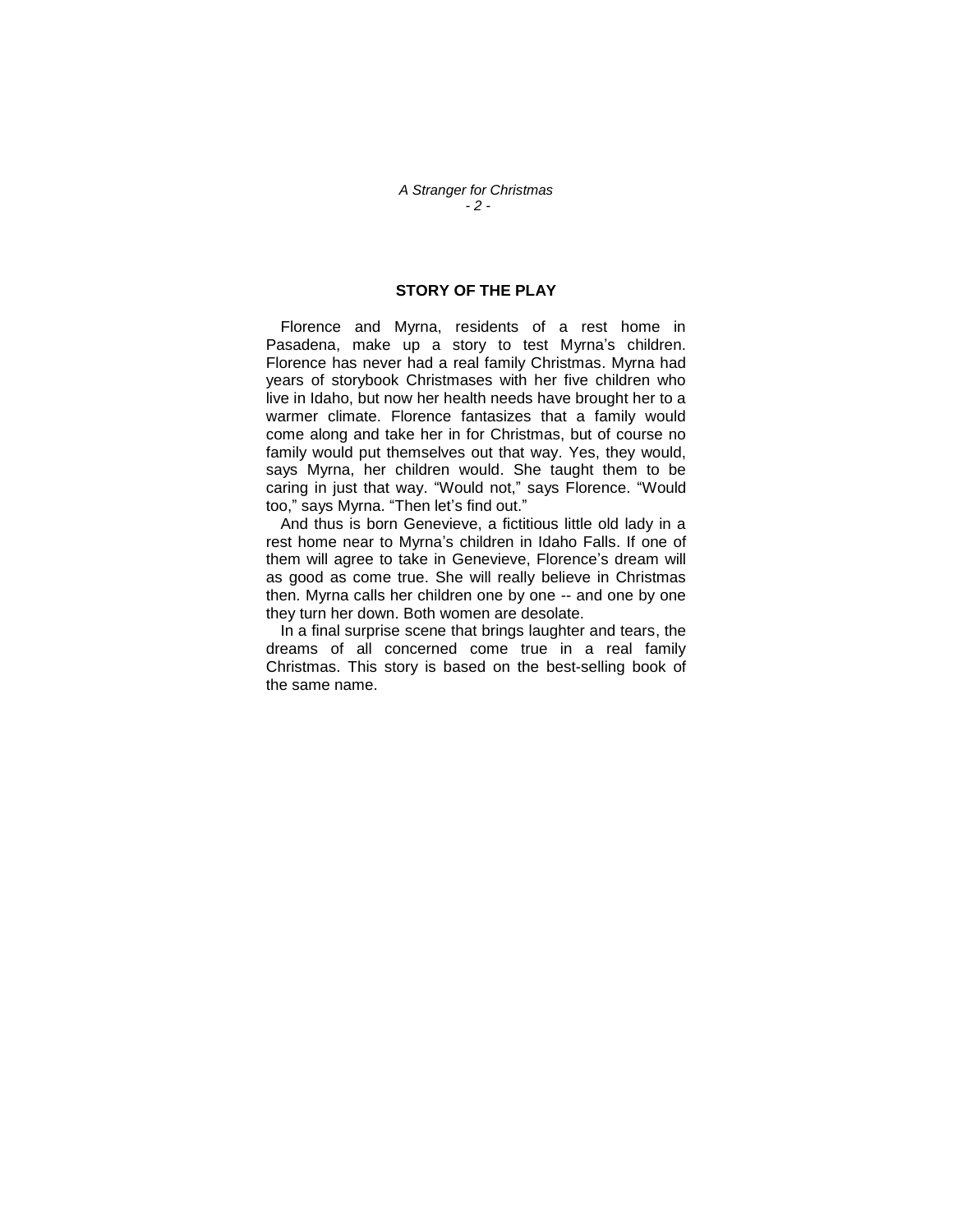*A Stranger for Christmas - 3 -*

**CAST OF CHARACTERS**

*(2 m, 7 w, 3 b, 3 g)*

**MYRNA:** Older woman in rest home. FLORENCE: Another, Myrna's best friend. **RUTH:** Their nurse.

#### **Myrna's adult children**

**RICHARD:** Myrna"s oldest. **ROSEMARY:** Richard"s wife. **BEVERLY:** Myrna's daughter. **JOY:** Myrna's other daughter. **DALE:** Myrna"s son. **SUSIE:** Myrna's youngest.

**Myrna's grandchildren (all school aged)**

**ROBBIE and JULIE:** Richard and Rosemary"s children. **BRETT and BRADLEY:** Dale"s sons. **SARA** and **SHELLY:** Susie's twin daughters.

### **SETTING**

At stage left is a room in a rest home, fairly cheerful with pictures on wall and flowers on dresser. Two older women, Myrna and Florence, share this room. At stage right, raised a little, if possible, is a small kitchen containing a table and chairs and a counter, on which stand a telephone, microwave, toaster, etc. With slight changes, it will represent the different family homes of Myrna's children.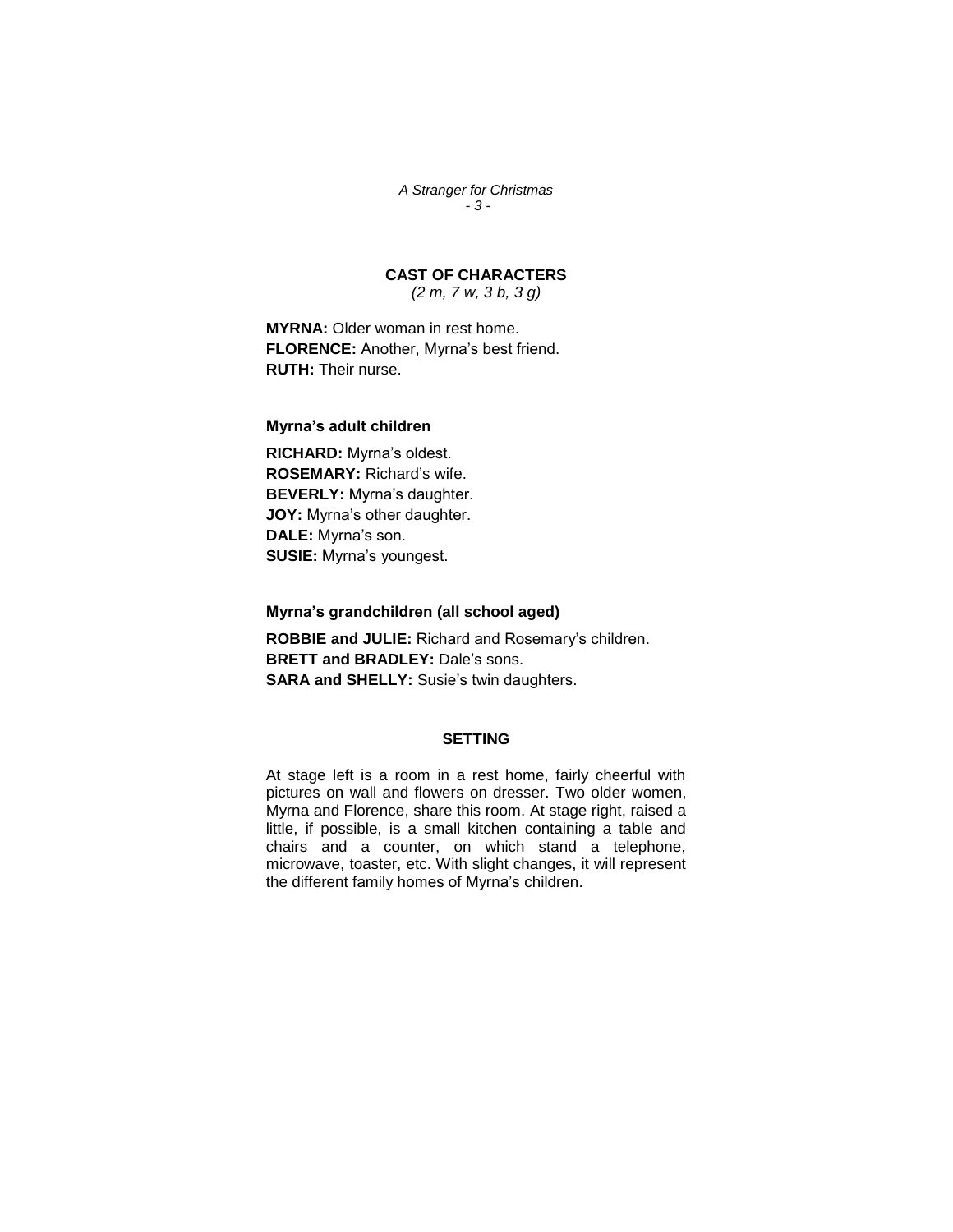## **Scene 1**

*(AT RISE: The retirement home. MYRNA sits at a little desk, writing a letter. FLORENCE sits in her wheelchair, watching TV. A television voice is heard.)*

**MAN:** *(Voice over.)* ... With blue skies predicted through the Christmas weekend. And now stay tuned for our Wednesday night movie, the delightful musical, "Annie"!

*(FLORENCE levels the remote control at the television as if it is a weapon, pushes the button and the sound abruptly stops. She turns her wheelchair away from the television in disgust.)*

- **FLORENCE:** Huh uh! I'm not in the mood for that tonight, seeing Daddy Warbucks go to an orphanage to get somebody to entertain for Christmas. Why didn't he go to an old folks" home and ask for a little old lady that he could entertain for Christmas?
- **MYRNA:** *(Brushing her hair.)* Well, maybe because orphans are cuter than little old ladies. Didn"t you ever notice that?
- **FLORENCE:** Cute? *(She leans back in her wheelchair and smiles.)* I used to be cute, cuter than Shirley Temple, they all said. Then I grew up. You know what a woman is who"s not quite beautiful? She"s interesting. Then handsome. When you become handsome, you know you"re really over the hill.
- **MYRNA:** You were almost a star, weren't you, Florence?
- **FLORENCE:** Better. Stars come and go. I was a character actress. And I was never out of work for long. *(Points to a picture on her dresser.)* That"s my favorite part –– the one in the red dress - the queen!
- **MYRNA:** *(Smiles.)* You play the queen very well.
- **FLORENCE:** *(Regally.)* Yes. *(Pause.)* But wouldn"t that be wonderful? What if tonight somebody, not Daddy Warbucks – old men don"t interest me – but a family, a family, a real one with children and everything, walked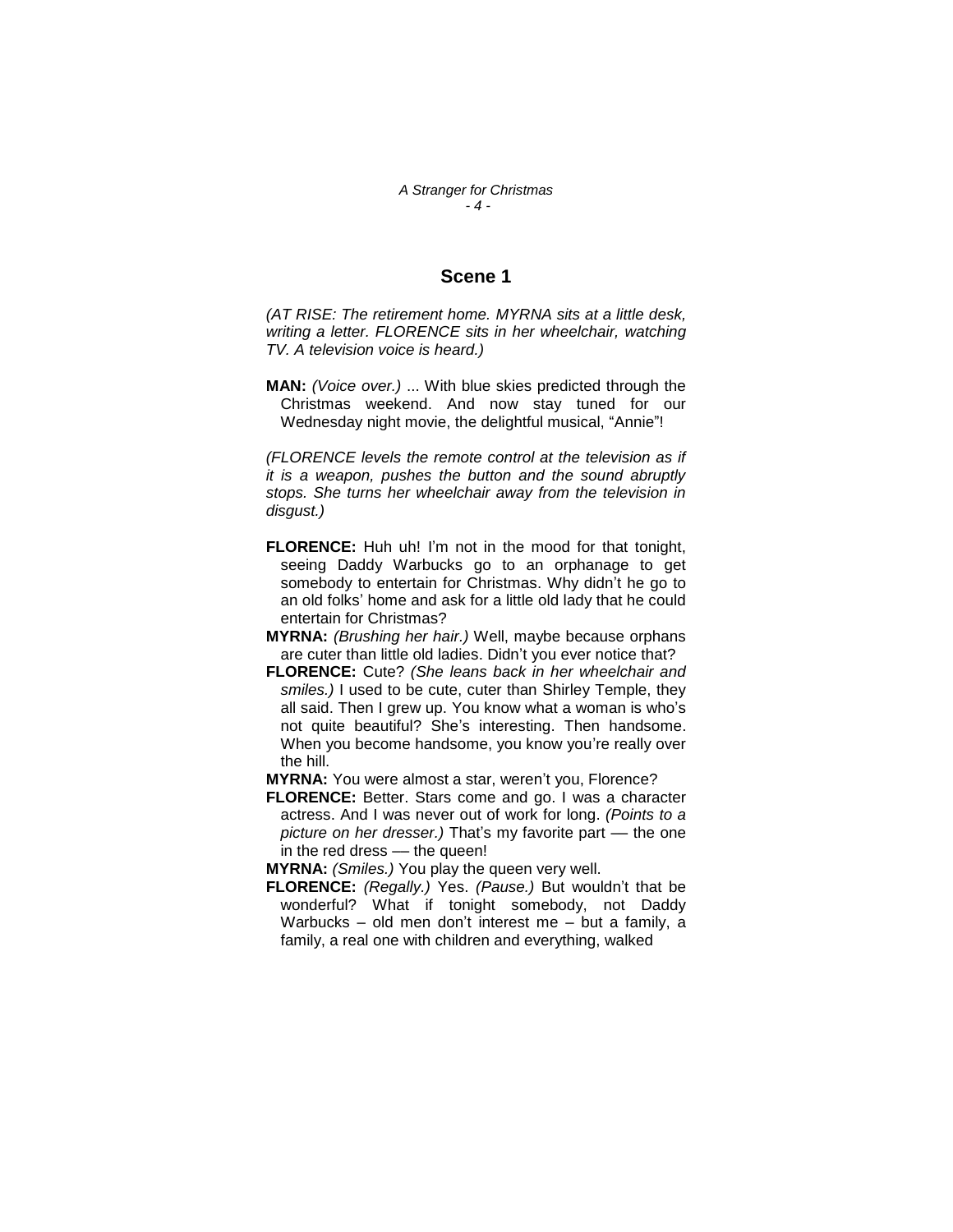*A Stranger for Christmas - 5 -*

**FLORENCE:** *(Cont'd.)* right in the front door here and said, "We"d like to borrow a grandma for Christmas. Let"s see. That one over there, the handsome one in the red dress, we"ll take her."

**MYRNA:** *(Enjoying it.)* Oh, Florence.

- **FLORENCE:** *(Transfixed.)* And then they would take me to their home for three days, and they would hang up my stocking along with theirs by the fireplace, and we would all sing Christmas carols around the piano, and I would polish the silver for Christmas dinner, and they would ask me what Christmas was like when I was a little girl, and they would tuck me in on Christmas Eve right along with the children and get me up early to open the presents, and there would be a few packages with my name on them under the tree, little things the children had made, and... *(Sighs.)* Wouldn't that be wonderful? I've never had a Christmas like that. I never had a family, you know, never even married.
- **MYRNA:** *(Almost guiltily.)* I"ve had lots of Christmases like that. *(Caught up in remembering.)* Up in Idaho with Jack and our five children - oh, Christmas time was magic, like something right off the cover of "Ladies' Home Journal." The bright green wreath on the door ... the spicy smell of the gingerbread house ... the sound of presents being wrapped in the other room ... Oh, there were the usual tensions and squabbling, but when Christmas really settled in, everybody sort of softened and mellowed and glowed –– just like the colored bulbs on the tree.

**FLORENCE:** Did you really make gingerbread houses?

**MYRNA:** Every year. Made a new one every year, from scratch. Stained glass windows from candy, Santa Claus on his sleigh out front. January first we"d all sit down and eat it. Oh, Florence, I've told you about the gingerbread houses!

**FLORENCE:** I know, I know.

**MYRNA:** *(Slowly.)* Only this year ...

**FLORENCE:** I'm sorry, Myrna. I know how you'll miss them.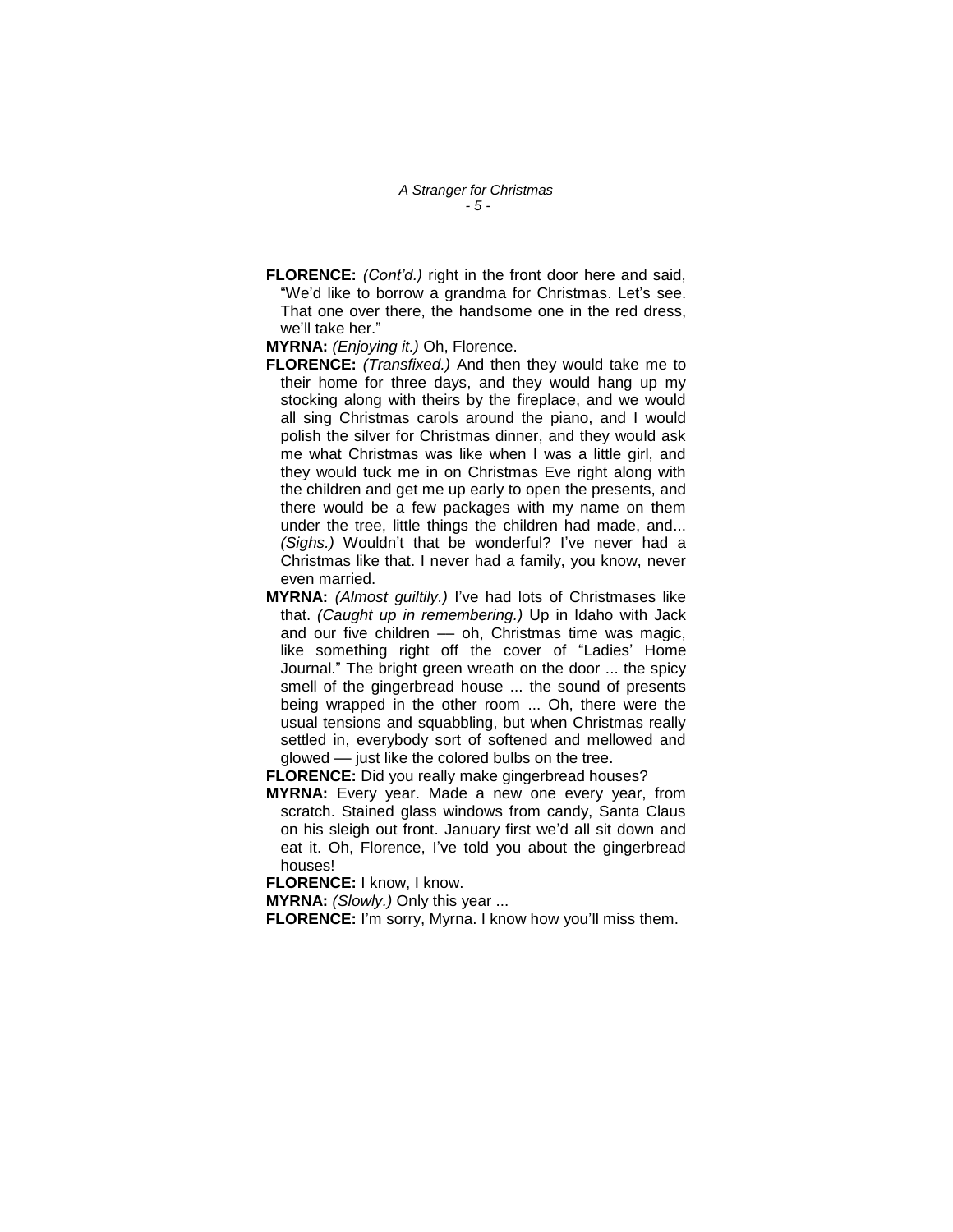**MYRNA:** Even after they married, they always came home for Christmas. I was lucky they all settled near to Idaho Falls. But then Jack died.

#### **FLORENCE:** I know.

**MYRNA:** And my arthritis was getting worse. Could hardly straighten out my fingers.

#### **FLORENCE:** I know.

- **MYRNA:** "Go to a warmer climate," said the doctor. "Like Southern California." So I moved down here to my sister's. Then she died.
- **FLORENCE:** I know. And the children had a family council and decided the best thing was to leave you here. Richard flew down and found the classiest rest home available. And they flew you home for the summer and for Christmas.
- **MYRNA:** Have I told it that often? I must be getting old.
- **FLORENCE:** And then, in September, the heart attack. "No more travel," said the doctor. "A change of altitude could be fatal."
- **MYRNA:** No more travel. No more Christmases.

**FLORENCE:** I'm sorry, Myrna.

- **MYRNA:** *(Attempting cheer.)* But they"re all going to call me on Christmas day. They had a phone put in here so they could call me anytime they wanted. And they"re going to videotape our Christmas program and send it to me. And I"ve got all those memories, all those wonderful, wonderful memories. Some people don"t even... *(She stops, catching herself.)*
- **FLORENCE:** *(After a moment's silence.)* Now, why couldn"t they?
- **MYRNA:** Why couldn"t they what?
- **FLORENCE:** Come in here and adopt a grandma for Christmas. Why couldn"t a family do that? Just once before I die I would love to have a real family Christmas, with a gingerbread house and everything.

## **MYRNA:** Well ...

**FLORENCE:** *(Shakes her head.)* Dream on. Once in a while those things happen in the movies, but only because some scriptwriter thought it'd make a good story.